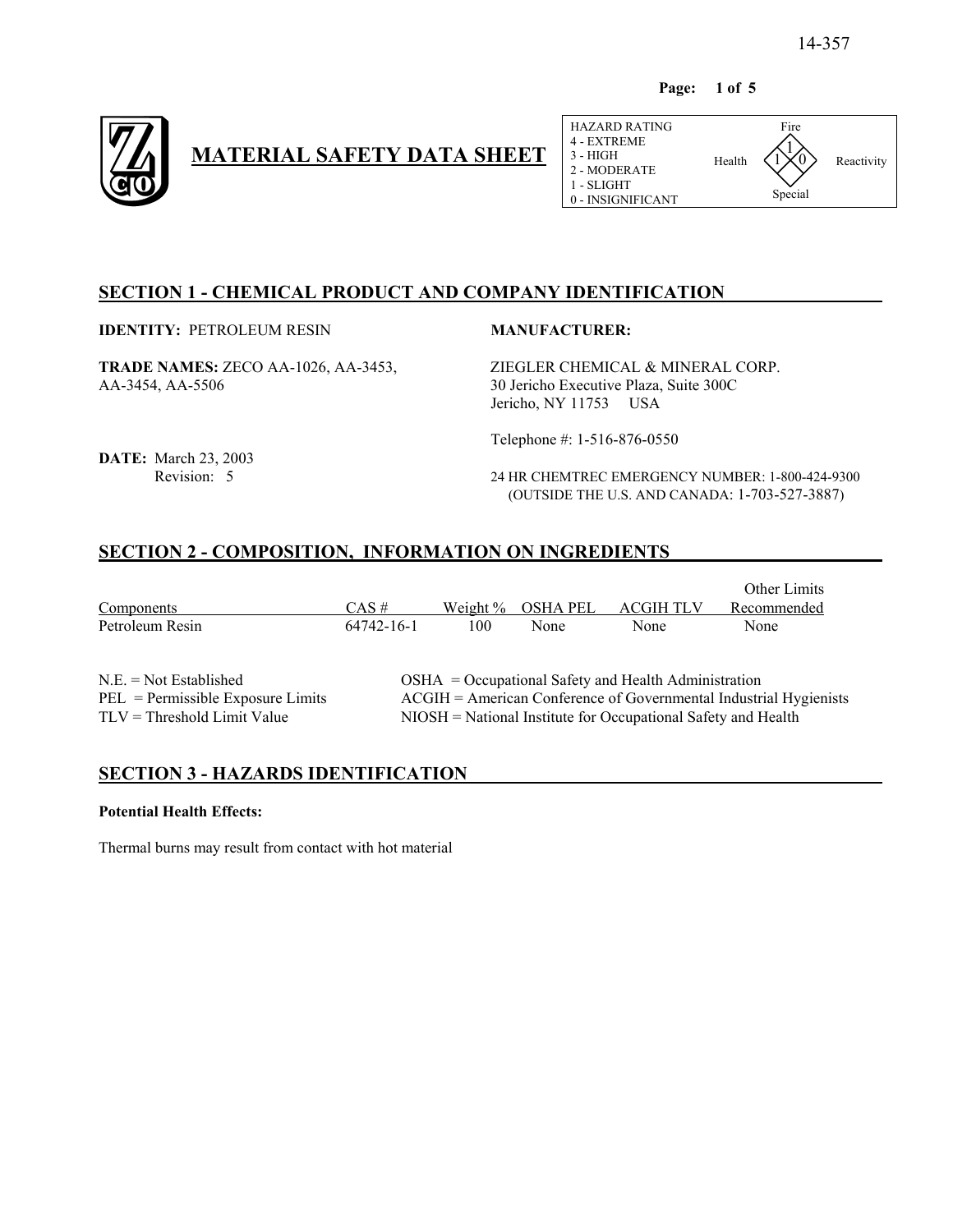#### **SECTION 4 - FIRST AID MEASURES**

| <b>Eye Contact:</b>  | If the hot material should splash into the eyes, flush eyes immediately with plenty of water while holding<br>the eyelids open. Seek medical attention.                                                                                                                                                           |
|----------------------|-------------------------------------------------------------------------------------------------------------------------------------------------------------------------------------------------------------------------------------------------------------------------------------------------------------------|
| <b>Skin Contact:</b> | If the hot material gets on skin, quickly cool in water. Get medical attention for extensive burns. DO<br>NOT try to peel the solidified material from the skin or use solvents or thinners to dissolve it. The use of<br>vegetable oil or mineral oil is recommended for removal of this material from the skin. |
| <b>Inhalation:</b>   | If there are signs or symptoms as described in this MSDS due to breathing this material, move the person<br>to fresh air. If breathing has stopped, apply artificial respiration and get medical attention.                                                                                                       |
| <b>Ingestion:</b>    | Since this material is not expected to be an ingestion problem, no first aid procedures are required.                                                                                                                                                                                                             |

### **SECTION 5 - FIRE FIGHTING MEASURES**

| Flash Point (C.O.C.):            | $550^{\circ}$ F (287 $^{\circ}$ C) Minimum                                                                                                                                                                                |
|----------------------------------|---------------------------------------------------------------------------------------------------------------------------------------------------------------------------------------------------------------------------|
| <b>Dust Explosivity Limits:</b>  | Not Applicable                                                                                                                                                                                                            |
| <b>Extinguishing Media:</b>      | Carbon dioxide $(CO_2)$ , dry chemical, foam or water spray (fog).                                                                                                                                                        |
| <b>Fire Fighting Procedures:</b> | Minimize breathing vapors, gases or fumes of decomposition products. Use<br>supplied-air breathing equipment for enclosed or confined spaces.                                                                             |
| <b>Unusual Fire Hazards:</b>     | When heated above flash point, material will release flammable vapors which can<br>burn or be explosive in confined spaces if ignited. Do not mix with strong<br>oxidants such as liquid chlorine or concentrated oxygen. |

# **SECTION 6 - ACCIDENTAL RELEASE MEASURES**

Eliminate sources of ignition. Recover free product. Add sand, earth, or other suitable absorbent to spill area. Let cool and solidify. Scrape up into suitable containers.

Keep product out of sewers and waterways by diking or impounding. Advise authorities if product has entered or may enter sewers or waterways. Assure conformity with applicable governmental regulations.

### **SECTION 7 - HANDLING AND STORAGE**

Health Studies have shown that many petroleum hydrocarbons pose potential human health risks which vary from person to person. As a precaution, exposure to liquids, vapors, mists or fumes should be minimized. Use with adequate ventilation. Avoid prolonged and repeated contact with skin. Adhere to good hygienic practices. Avoid open flames.

Store in a cool, dry place, out of direct sunlight and away from heat, sparks and open flame.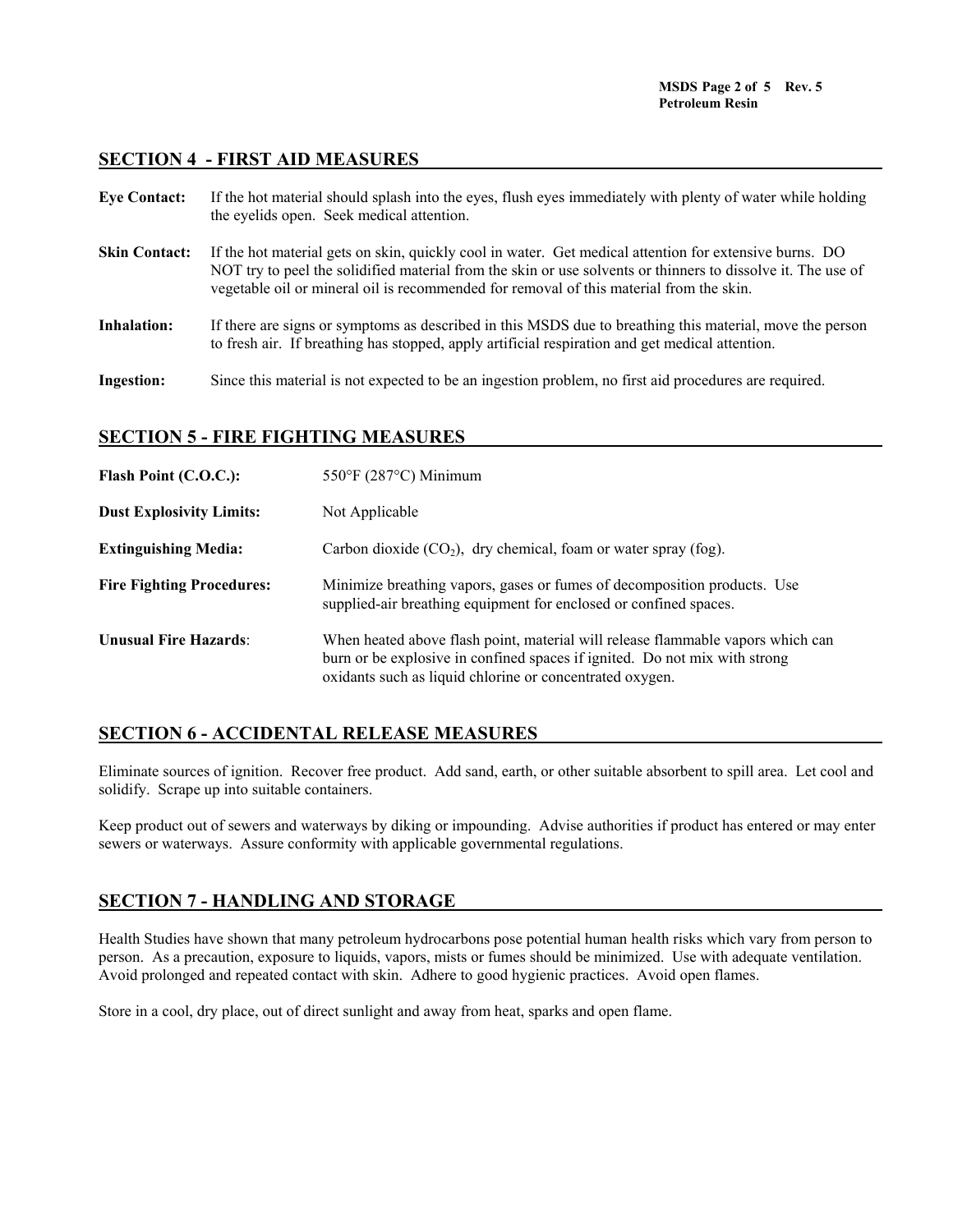#### **SECTION 8 - EXPOSURE CONTROLS, PERSONAL PROTECTION**

**Respiratory Protection**: Use NIOSH/MSHA certified respirator with dual organic vapor/mist and particulates cartridge air if vapors concentration exceeds permissible exposure limit.

| <b>Ventilation:</b>                         | Local Exhaust: | In enclosed areas to maintain allowable PEL or TLV.                            | Special: None |      |
|---------------------------------------------|----------------|--------------------------------------------------------------------------------|---------------|------|
|                                             | Mechanical:    | In enclosed areas to maintain allowable PEL or TLV.                            | Other:        | None |
| <b>Eve Protection:</b>                      |                | Safety glasses or face shield for hot material.                                |               |      |
| <b>Protective Gloves:</b>                   |                | Insulated for hot material.                                                    |               |      |
| <b>Other Protective Clothing Equipment:</b> |                | Long sleeves and impervious clothing to protect against splashed hot material. |               |      |
| <b>Work/Hygienic Practices:</b>             |                | See Section 7.                                                                 |               |      |

#### **SECTION 9 - PHYSICAL AND CHEMICAL PROPERTIES**

| <b>Appearance and Odor:</b>                     | Black solid, cold. Petroleum odor |                                                     |                      |
|-------------------------------------------------|-----------------------------------|-----------------------------------------------------|----------------------|
| Vapor Pressure (mm Hg.) $\omega$ 20°C:          | N.E.                              |                                                     |                      |
| <b>Boiling Point <sup>o</sup>F IBP Approx.:</b> | 1000 min.                         | Evaporation Rate (Butyl Acetate = 1) $\omega$ 77°F: | ${}_{0.01}$          |
| Melting Point $\circ$ F (Ring & Ball):          | $80 - 300$                        | Vapor Density $(Air = 1)$ :                         | N.E.                 |
| Solubility in water:                            | Negligible                        | Flash Point (C.O.C.):                               | $550^{\circ}$ F Min. |
| Specific Gravity ( $H_2O = 1$ ):                | $9 - 10$                          |                                                     |                      |

#### **SECTION 10 - STABILITY AND REACTIVITY**

| <b>Stability:</b>                             | <b>Stable</b>                                                                                                                       |
|-----------------------------------------------|-------------------------------------------------------------------------------------------------------------------------------------|
| <b>Conditions to Avoid:</b>                   | Do not overheat product. Auto-ignition may occur if heated beyond<br>$600^{\circ}$ F.                                               |
| <b>Incompatibility (Materials to Avoid):</b>  | May react with strong oxidizing materials.                                                                                          |
| <b>Hazardous Decomposition or Byproducts:</b> | Combustion: carbon dioxide $(CO2)$ , carbon monoxide $(CO)$ , sulfur<br>oxides $(SO_x)$ , hydrogen sulfide $(H_2S)$ , smoke, fumes. |
| <b>Hazardous Polymerization:</b>              | Will not occur.                                                                                                                     |

### **SECTION 11 - TOXICOLOGICAL INFORMATION**

The cool solid material is not expected to cause eye and skin irritation, nor is it expected to have acute systemic toxicity by ingestion.

See additional health data for hot material health effect.

| Carcinogenicity: | NTP? No | IARC Monograph? See Section 16 |  | OSHA Regulated? No |  |
|------------------|---------|--------------------------------|--|--------------------|--|
|------------------|---------|--------------------------------|--|--------------------|--|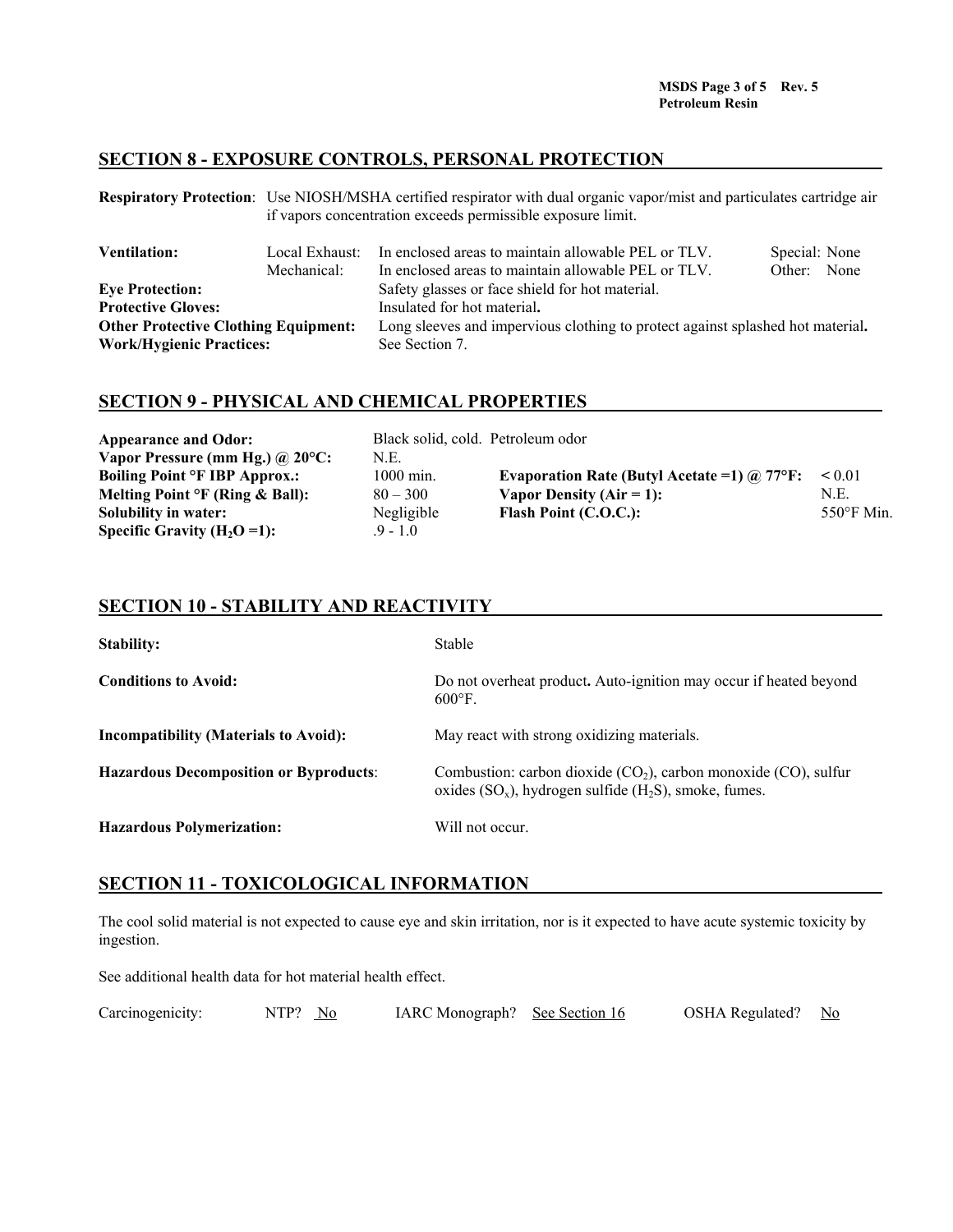#### **MSDS Page 4 of 5 Rev. 5 Petroleum Resin**

#### **SECTION 12 - ECOLOGICAL INFORMATION**

| <b>EPA Hazard Classification Code:</b> |                      |              |                  |  |
|----------------------------------------|----------------------|--------------|------------------|--|
| Acute Hazard:                          | Chronic Hazard:      | Fire Hazard: | Pressure Hazard: |  |
| Reactive Hazard:                       | Not Applicable: $X_$ |              |                  |  |

## **SECTION 13 - DISPOSAL CONSIDERATIONS**

Dispose of in accordance with local, state and federal regulations.

#### **SECTION 14 - TRANSPORTATION INFORMATION**

The Description shown may not apply to all shipping situations. Consult 49 CFR, or appropriate regulations, for additional description requirements.

| Solid:                        | Non Hazardous, Non Regulated                                    |
|-------------------------------|-----------------------------------------------------------------|
| <b>Hot Liquid:</b>            |                                                                 |
| <b>DOT Shipping Name:</b>     | Petroleum resin                                                 |
| <b>DOT</b> Label Information: | Elevated temperature material, liquid, n.o.s. (petroleum resin) |
| <b>DOT Hazard Class:</b>      | 9 (Miscellaneous)                                               |
| <b>DOT ID Number:</b>         | NA 3257                                                         |
| <b>DOT Packing Group:</b>     | Ш                                                               |

# **SECTION 15 - REGULATORY INFORMATION**

**SARA TITLE III -** EPA Regulation 40 CFR 302 (CERCLA Section 102); CFR 355 (SARA Section 301-304); CFR 372 (SARA Section 311-313) - NOT APPLICABLE.

**EPA HAZARD CLASSIFICATION CODE**: Acute Hazard/Chronic Hazard/Fire Hazard/Pressure Hazard/Reactive Hazard - NOT APPLICABLE.

**TOSCA, CANADIAN DSL:** All components of this product are on the TOSCA and DSL inventories.